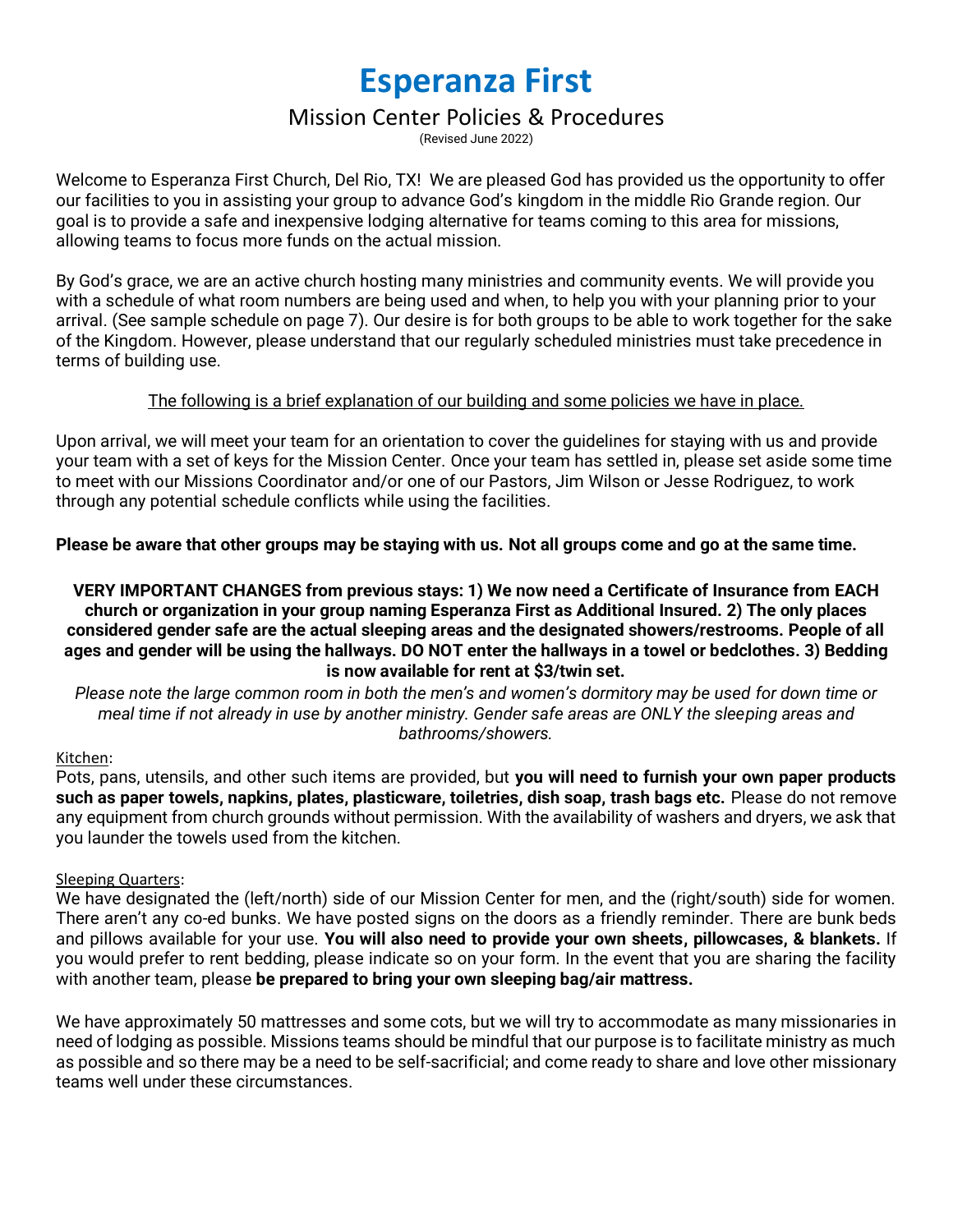# Attire:

Appropriate attire must be worn at all times. Please remember to dress and maintain modesty. We ask that while you are here, including the common sleeping areas, that you are properly clothed. No swimwear should be worn on property. Shirts must always be worn. When in doubt, always err on the modest side, remembering that this is a church and not just a dormitory.

#### Shower rooms:

We have shower houses that have 8 showers & 8 toilets as well as a washer and dryer on each side of the Mission Center. The washer and dryer are available for your use. We ask that you please do not overload the washers or dryers. Be sure to clean the filters in the dryers after each load. We ask that you keep all bathrooms clean and tidy during the day as we have activities that members use these facilities during the day. Be sure to check both before departure to make sure that they are free of any personnel products as we are not responsible of any lost items.

#### Cleaning/lights/keys:

Each bathroom has been stocked with cleaning supplies. All other supplies that will be needed including brooms, mops and buckets will be available in the janitorial closets in hallway.

The security lights are on a master switch and set to remain on 24 hours a day. If this becomes a problem, please contact the church office or our Missions Coordinator. Do not attempt to unplug/turn them off yourself.

A set of keys will be furnished for you when you arrive if you stay longer than one night. We ask that the facilities be locked anytime the premises are left vacant. If you are sharing the facility with another team and your team is the last to leave the facility for the day, please make sure all the doors are locked. Please call the Missions Coordinator at least 30 min. prior to arrival to give enough time to get to the church to open the doors. Should any accident occur, equipment malfunction, or damage occur during your stay, please contact the church office or the Missions Coordinator as soon as possible.

To prevent any conflicts and to ensure we are all on the same page, we have put together the following guidelines/checklist:

- $\Box$  The person who has signed the application will be the PERSON IN CHARGE and is responsible for returning the fellowship hall; mission center dorm area and bathrooms, the kitchen and any other rooms used back to order.
- $\Box$  If any items have been moved from one area to another, they MUST be returned to the original location.
- $\Box$  It is your responsibility to make sure that all bathrooms are clean on a daily basis. Our facilities are used by church members as well as the community daily.
- The **left** refrigerator is for the use of mission groups. However, if you need extra storage spaces please contact the church office or the Mission Coordinator.
- There will be NO ALCOHOLIC BEVERAGES, SMOKING, OR GAMBLING in any of our buildings.
- $\Box$  Please make sure that all blow dryers, curling irons, hair straightener, irons and any other electrical item are unplugged when not in use.
- $\Box$  Because Del Rio is a naturally hot area, our a/c units may not be set at the same temperature as you are accustomed to at your home. This keeps them from freezing up and needing constant repair. Typically, we set them to 76. Be aware this may be slightly warmer than you are accustomed. We have placed lock boxes on the a/c controls to remind you that you are not permitted to tamper with or change the temperature. **Doing so may result in being charged with the repairs if there is damage to a unit.** If you are experiencing a/c problems, please contact us so that we can help you.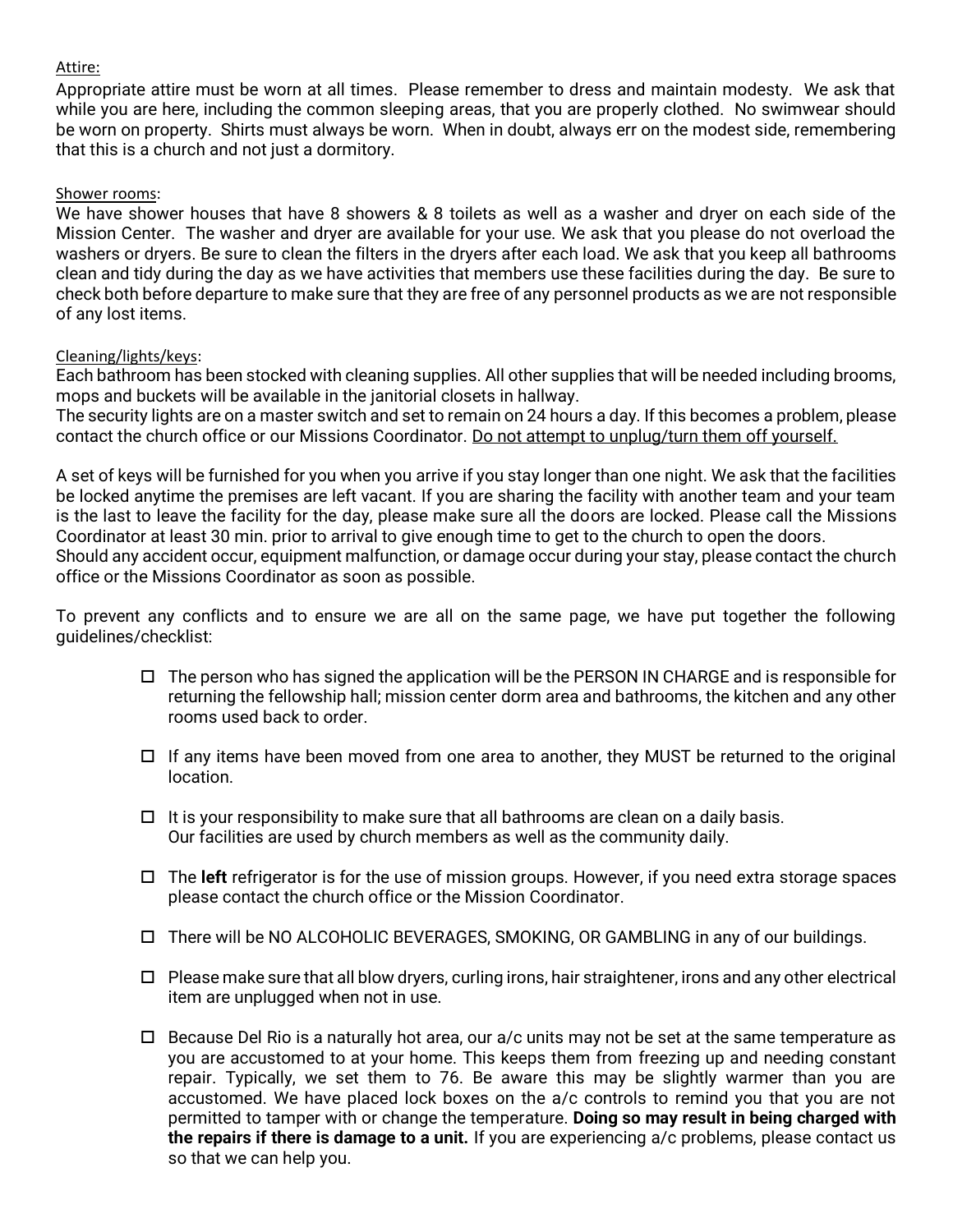$\Box$  We will make sure that hot water heaters are turned on prior to your arrival. And upon your departure we ensure the hot water heater is put in idle position when we do the final walk thru.

Due to the fact that some groups leave during the early hours of the morning, we will do the departure walk thru the first morning following departure and a copy of the form will be mailed or e-mailed to you for your records. If any damages are noticed, we will take pictures and you will be billed for the damages to be repaired. Keys to the mission center must be turned in to the office or left on the counter in the fellowship hall.

We truly appreciate you keeping our Mission Center clean!

**Esperanza First reserves the right to ask any group to leave for the failure to comply. And failure to comply with these Policies and Procedures may result in the denial of future stays.**

# *A \$75.00 REFUNDABLE DEPOSIT/CLEANING FEE WILL BE CHARGED WITH YOUR RESERVATION. THIS AMOUNT MUST BE PAID AT TIME OF RESERVATION.*

# *AMOUNT PER DAY* → *\$10.00 per person*

# **TOTAL BALANCE MUST BE PAID BEFORE OR ON ARRIVAL DATE.**

# **Contact Information:**

Church Office: 301 Avenue G, Del Rio, Texas 78840 Kristen Rohrer (830)774-1801 Web: www.esperanzafirst.org E-mail: office@esperanzadelrio.org James Murray, Missions Coordinator (830) 422-1816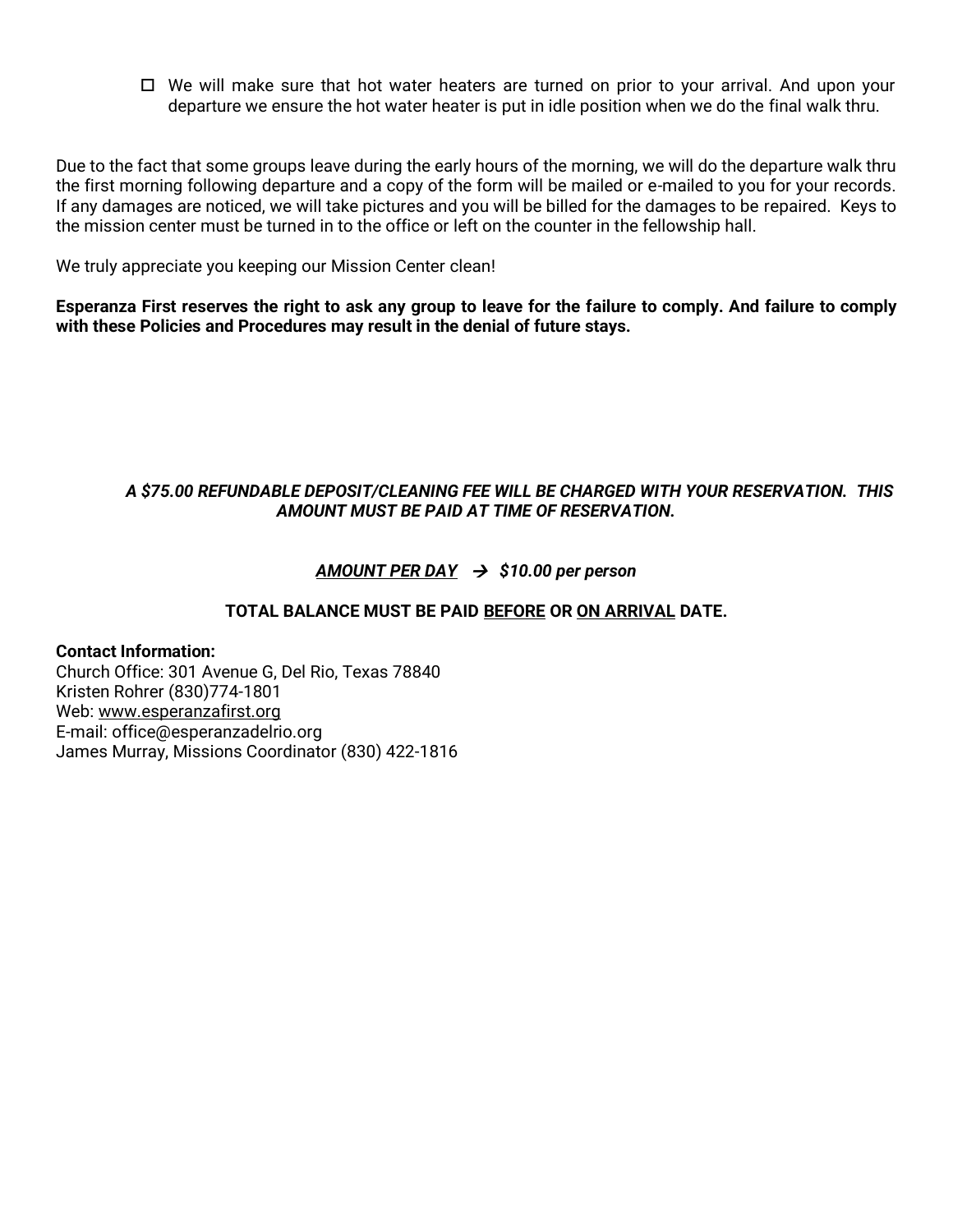# **Facility Reservation Form Page 1 of 2** *Please note EACH church in your group must fill out a reservation form and provide their own Certificate of Insurance.*

Today's Date:

| Name of Church and/or Ministry:                                |  |  |
|----------------------------------------------------------------|--|--|
| Address:                                                       |  |  |
| City, State, Zip:                                              |  |  |
| Phone:                                                         |  |  |
| Contact Person/group leader:                                   |  |  |
| <b>Contact Phone:</b>                                          |  |  |
| <b>Contact Email:</b>                                          |  |  |
| Approx. Size of Group: _______ # of Men: _____# of Women: __   |  |  |
| Sheets needed: Yes/No (Rental cost per set of bedding is \$3.) |  |  |
| <b>Arrival Date:</b>                                           |  |  |
| Approx. arrival time:                                          |  |  |
|                                                                |  |  |

Departure date:

Departure time:

Please describe what your group will be doing, and how you plan to use our Facilities (worship services, workshops, overnight housing, etc.) as well as your tentative schedule (leaving/arriving daily, meal times):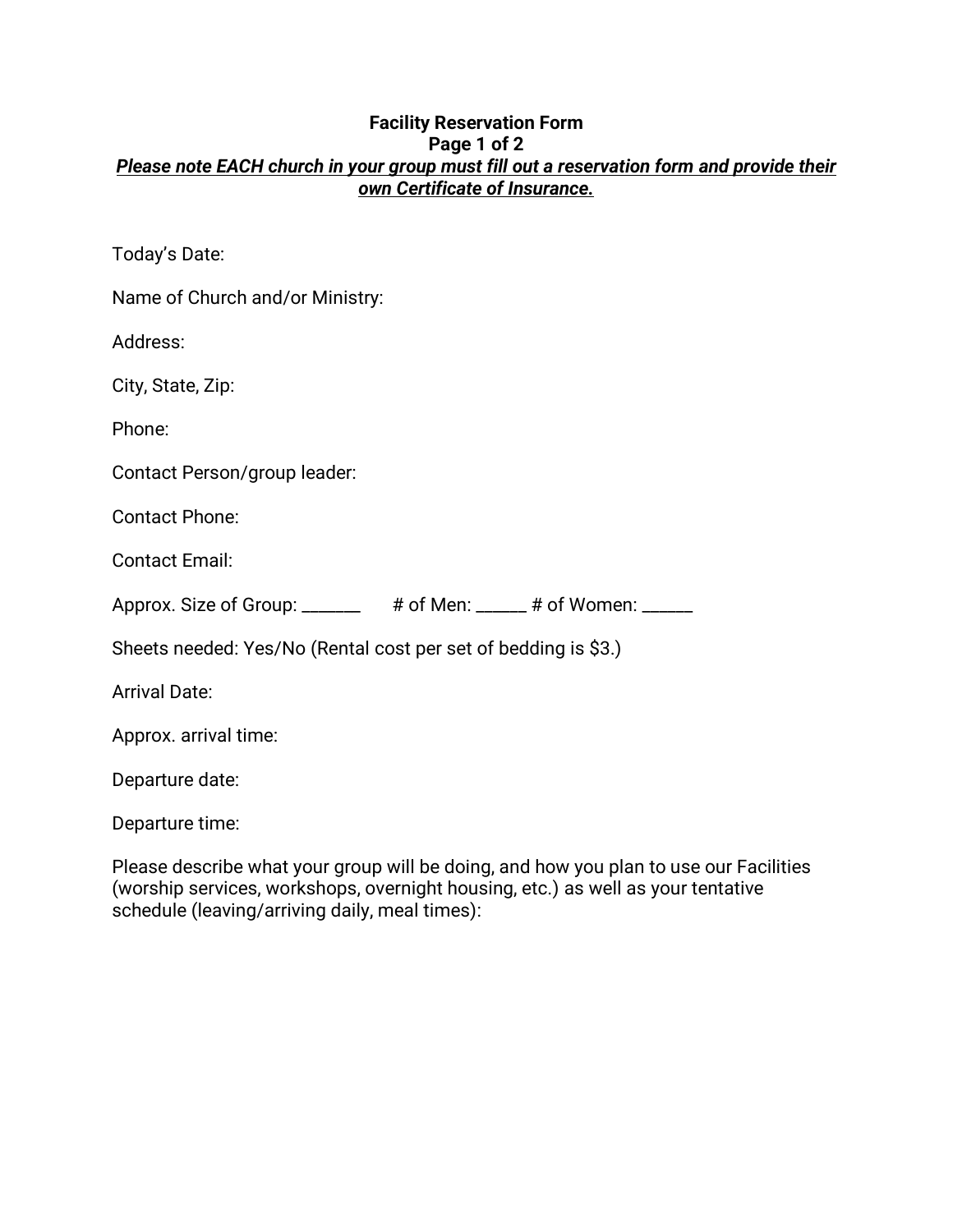# **Facility Reservation Form Page 2 of 2**

**Directions:** Please print off Policies and Procedures for your own reference. Submit both pages of the Reservation Form along with your Certificate of Insurance and \$75 cleaning fee/deposit to finalize your reservation. Deposit is refundable if the facility is clean.

Payments can be made by check or via PayPal by going to the Donate Button on our website. (Please make a note of your Church and date(s) on your payment.)

After receiving all required parts of your reservation application, it will be reviewed for final approval and we will contact you with necessary information and an invoice for the remainder amount due. Please note that our facilities are used often, so it is important to reserve them in advance.

**Note:** We respectfully ask you to understand that we are not a hotel, we are a church. Therefore, sometimes circumstances may arise where we need to use the facilities for ministerial purposes, even at last-minute notice. And while we will try our best to facilitate mission teams, we reserve the right to refuse, cancel, or reschedule facility usage to anyone at any time, even if prior reservations have been made.

You may return this form in person, via email: [office@esperanzadelrio.org](mailto:office@esperanzadelrio.org) or mail: 301 Ave. G, Del Rio, TX 78840

*I have received a copy of these Polices and Guidelines and will receive a walk thru of the mission center upon arrival with someone from Esperanza First. A copy of this form will be mailed or e-mailed to me following the Final Walk Thru by Esperanza First. I also understand that this will be filed with my Reservation Form that is kept on file.* 

**Date: \_\_\_\_\_\_\_\_\_\_\_\_\_\_\_\_\_\_\_\_\_\_\_\_\_\_**

**Contact Person/group leader name: \_\_\_\_\_\_\_\_\_\_\_\_\_\_\_\_\_\_\_\_\_\_\_\_\_\_\_\_\_\_\_\_\_\_\_\_\_\_\_\_\_\_\_\_\_\_\_\_\_\_**

**Signed: \_\_\_\_\_\_\_\_\_\_\_\_\_\_\_\_\_\_\_\_\_\_\_\_\_\_\_\_\_\_\_\_\_\_\_\_\_\_\_\_\_\_\_\_\_\_\_\_\_\_\_\_\_\_\_\_\_\_\_\_\_\_\_\_\_\_\_\_\_\_\_\_\_\_\_\_\_\_\_**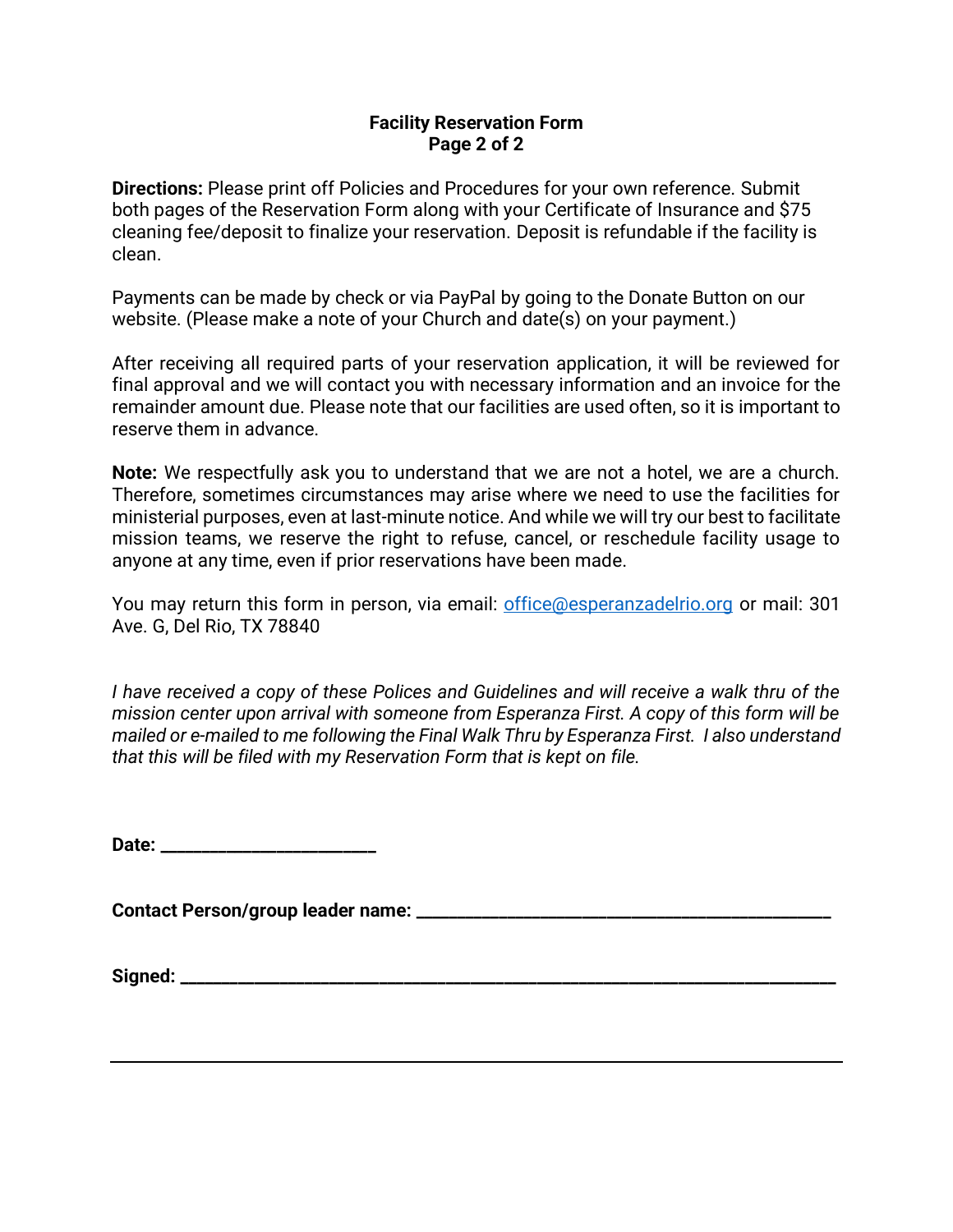# **Final Walk-thru Report:**

| and the control of the control of the control of the control of the control of the control of the control of the |  |
|------------------------------------------------------------------------------------------------------------------|--|
| ,我们也不会有什么?""我们的人,我们也不会有什么?""我们的人,我们也不会有什么?""我们的人,我们也不会有什么?""我们的人,我们也不会有什么?""我们的人                                 |  |
|                                                                                                                  |  |
|                                                                                                                  |  |
|                                                                                                                  |  |
|                                                                                                                  |  |
|                                                                                                                  |  |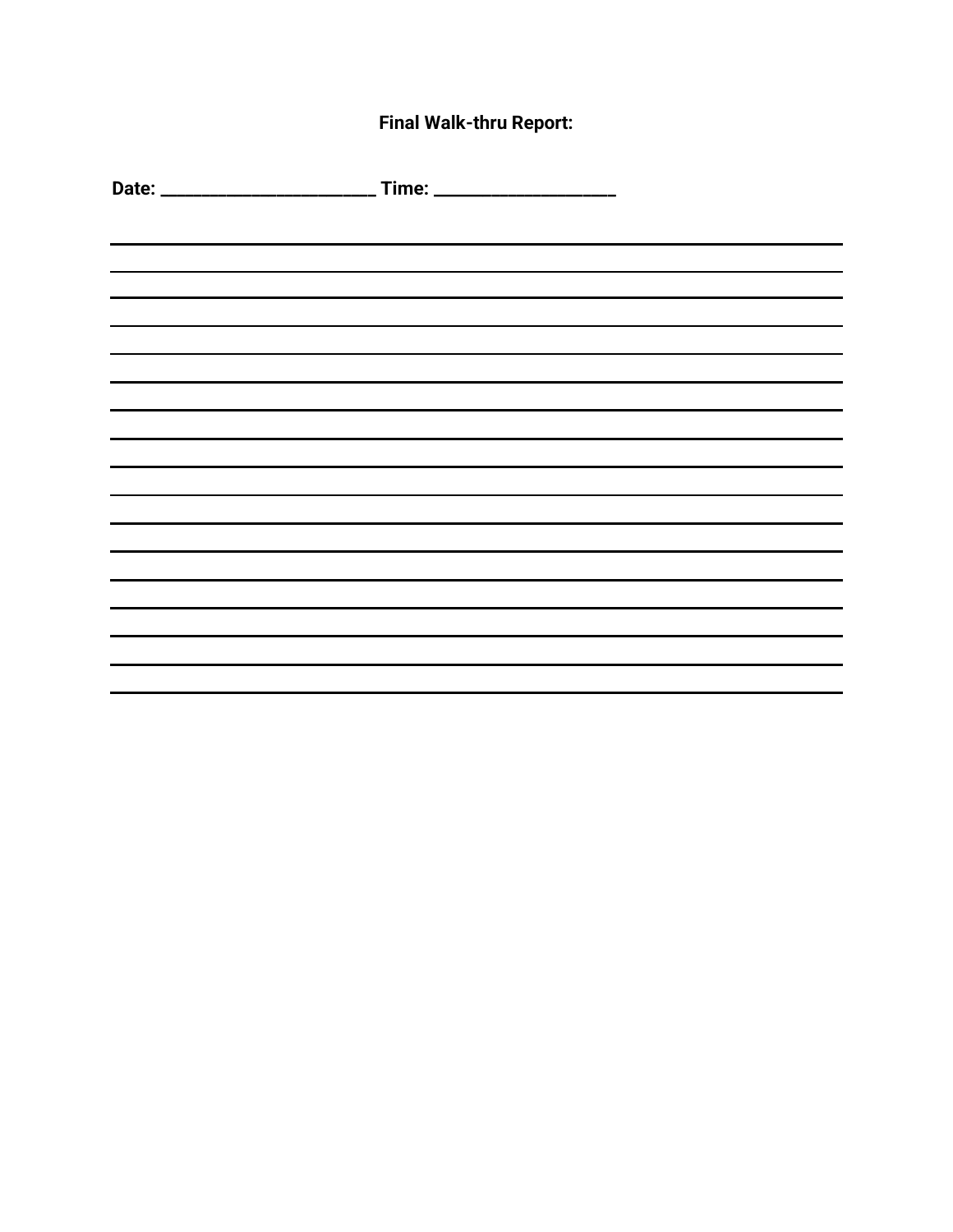# **Regular Schedule of Events for Esperanza First**

*Please note that this is a SAMPLE schedule may change at any time as pop-up events do occur. We will send you an updated schedule prior to your arrival.* 

| <b>SUNDAY</b>       |                                           |                     |
|---------------------|-------------------------------------------|---------------------|
| Time                | Event                                     | Room                |
| $10:00$ am          | Bible Fellowship (All ages)               | 301 / 303 / 201-210 |
| $10:50$ am          | Church Fellowship (coffee & conversation) | 301 / 303           |
| $11:00$ am          | Worship                                   | $100 / 201 - 210$   |
| $3:45 - 4:45$ pm    | Dance                                     | $310 - 317$         |
| 5:00 pm $- 7:00$ pm | Taekwondo                                 | 401                 |

| <b>MONDAY</b>    |                                    |             |
|------------------|------------------------------------|-------------|
| Time             | Event                              | Room        |
| $3:00 - 3:45$ pm | Taekwondo                          | 410         |
| $3:30 - 4:45$ pm | Taekwondo                          | 401         |
| $3:30 - 9:00$ pm | Dance                              | $310 - 317$ |
| $5:15 - 6:00$ pm | <b>TKD Weapons Class</b>           | 401         |
| $6:00 - 6:45$ pm | <b>Kick Boxing</b>                 | 420         |
| $6:45 - 7:45$ pm | <b>Taekwondo Competition Class</b> | 401         |

| <b>TUESDAY</b>     |                         |             |
|--------------------|-------------------------|-------------|
| Time               | Event                   | Room        |
| $11:00 - 12:00$ pm | <b>Barre</b>            | $310 - 317$ |
| $1:30 - 2:30$ pm   | <b>Enrichment Class</b> | 209         |
| $2:45 - 7:15$ pm   | Dance                   | $310 - 317$ |
| $4:00 - 5:30$ pm   | <b>Enrichment Class</b> | 207         |
| $6:00 - 8:00$ pm   | Taekwondo               | 401         |

| <b>WEDNESDAY</b>   |                            |                       |
|--------------------|----------------------------|-----------------------|
| <b>Time</b>        | Event                      | Room                  |
| $10:30 - 11:30$ am | Dance                      | 311                   |
| $12:30 - 2:30$ pm  | <b>Enrichment Class</b>    | 207/208               |
| $2:00 - 3:00$ pm   | <b>PE Enrichment Class</b> | 401                   |
| $3:45 - 6:45$ pm   | Dance                      | $310 - 317$           |
| $5:00 - 5:45$ pm   | <b>Boxing</b>              | 420                   |
| $5:30 - 6:45$ pm   | <b>Family Dinner</b>       | 401 & 403             |
| $6:00 - 6:45$ pm   | <b>Kick Boxing</b>         | 420                   |
| $6:30 - 7:45$ pm   | Awana/Archery              | 203 / 204 / 401 / 410 |